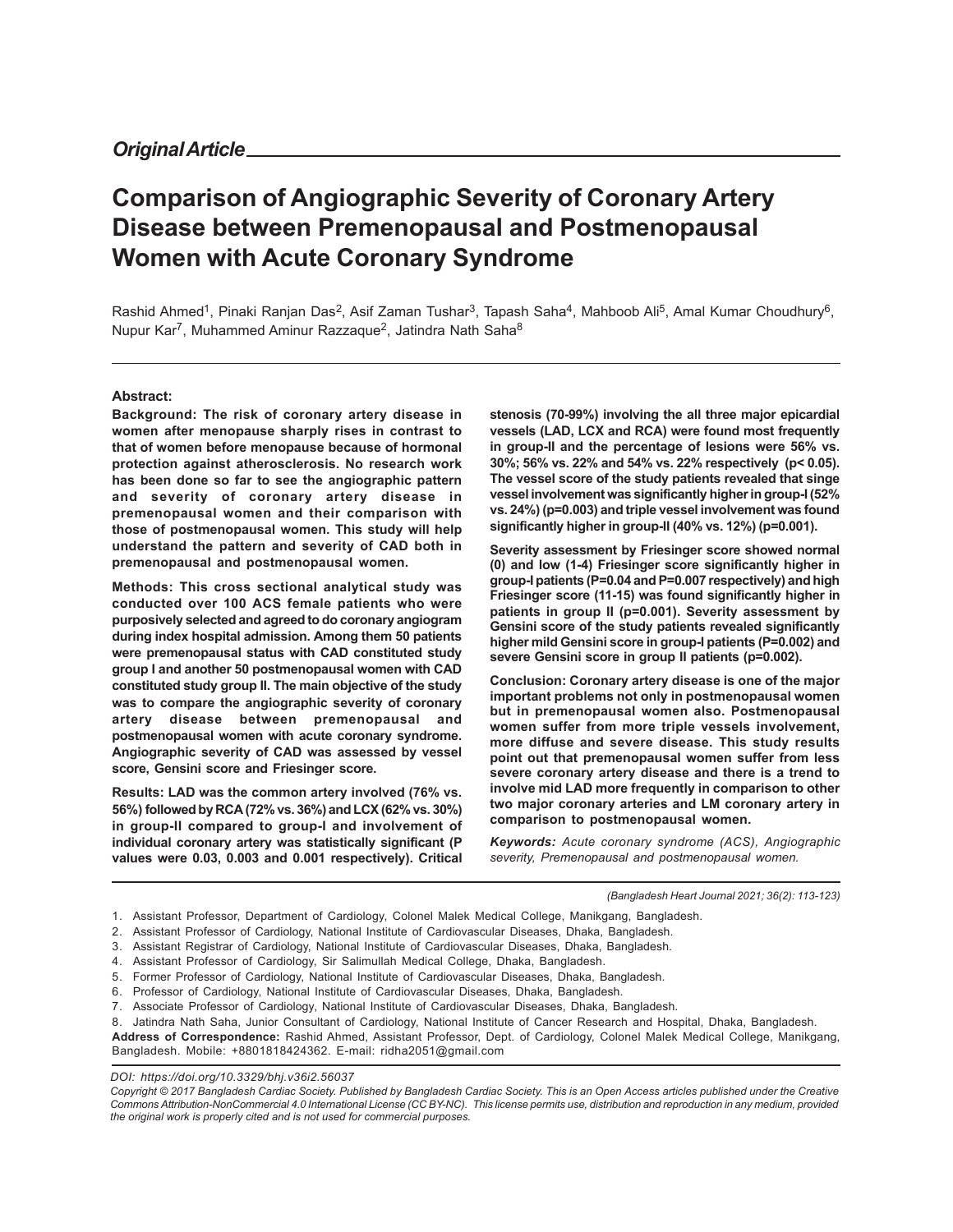### **Introduction:**

Cardiovascular disease (CVD) is the highest single cause of mortality and morbidity in women worldwide.<sup>1</sup> It is the largest single cause of death among women, accounting for one-third of all deaths.<sup>2</sup> In Bangladesh it is the fourth common cause of death and accounts for 10.68% of total death, of which male 12.47% and female 8.19%.<sup>3</sup> In fact, the incidence of Coronary artery disease (CAD) in women older than 65 years is similar to that in men and even surpasses than in men after 75.<sup>4</sup> The risk of coronary artery disease in women after menopause sharply rises in contrast to that of women before menopause because of hormonal protection against atherosclerosis.<sup>5</sup>

Menopause is a normal biological event that occurs in every woman during their late 40s or early 50s and marked by end of menstrual period. During menopause, women's oestrogen levels become approximately onethird of that during her premenopausal years.<sup>6</sup> With the changes in the production of female hormones after menopause, the risk of ischemic heart disease and cerebrovascular accident (CVA) are increased which are the main causes of morbidity and mortality in women of both developed and developing countries.<sup>7</sup> This era of globalization, female education, women empowerment, urbanization and industrialization, has changed the socioeconomic status and lifestyle of women. Modern women have professional and housewife responsibilities, consume excess fat and carbohydrates, smoke, do not exercise regularly and do not have enough time to rest. This situation leads to overweight, dyslipidemia, arterial hypertension, impaired glucose tolerance and diabetes mellitus. As a result increasing number of young women is now suffering from coronary artery disease, not only in western and industrialized countries but also in the Asian countries. Women do not often participate in preventive studies and undergo less intensive and invasive evaluation and treatment of chest pain when compared to men. However, the rate of coronary death is twice higher in women than in men after acute coronary syndromes and revascularization procedures. No research work has been done so far to see the angiographic pattern and severity of coronary artery disease in premenopausal women and their comparison with those of postmenopausal women. So, this study was designed to understand the pattern and severity of CAD both in premenopausal and postmenopausal women and also for risk stratification, and formulation of preventive strategies for these two groups of population.

### **Materials and methods:**

This cross sectional analytical study with group comparison was conducted in the National Institute of Cardiovascular Diseases (NICVD), Dhaka from January 2013 to July 2014. Both premenopausal and postmenopausal women were purposively selected with ACS and agreed to do coronary angiography (CAG) during index hospital admission. Total 100 patients were included in the study and divided into two groups according to their menstrual history. Group I comprises 50 premenopausal women and Group II comprises 50 postmenopausal women. Both premenopausal and postmenopausal women with previous history of PCI, CABG, valvular heart disease, cardiomyopathy, hysterectomy and oophorectomy were excluded from the study. The study protocol was approved by Ethical Review Committee of NICVD. Informed consent was taken from each patient.

# **Assessment of angiographic pattern and severity of CAD:**

Coronary angiography was done during same hospital stay. Interpretation of coronary angiogram was done by visual estimation by two cardiologists to assess the severity of CAD. Severity of coronary stenosis was graded according to the number of major epicardial vessel with significant stenosis (vessel score), Gensini score and Friesinger score.

### **A. Vessel score: <sup>8</sup>**

This is the number of vessels with a significant stenosis (for left main coronary artery 50% or greater and for others 70% or greater reduction in luminal diameter). Score ranged from 0 to 3, depending on the number of vessel involved.

- Score 0 = no vessel involvement.
- Score 1 = single vessel involvement.
- Score 2 = double vessel involvement.
- Score 3 = triple vessel involvement.

### **B. Gensini score: <sup>9</sup>**

The Gensini score was developed by Gensini taking into consideration the geometrical severity of lesion by angiography, the cumulative effects of multiple obstructions, and the significance of jeopardized myocardium.

**Table-I** *Shows CAD severity according to Gensini scores*

| Scores           | <b>CAD</b> severity |
|------------------|---------------------|
| $\leq$ 36 points | Mild or absent      |
| > 36 points      | Moderate to severe  |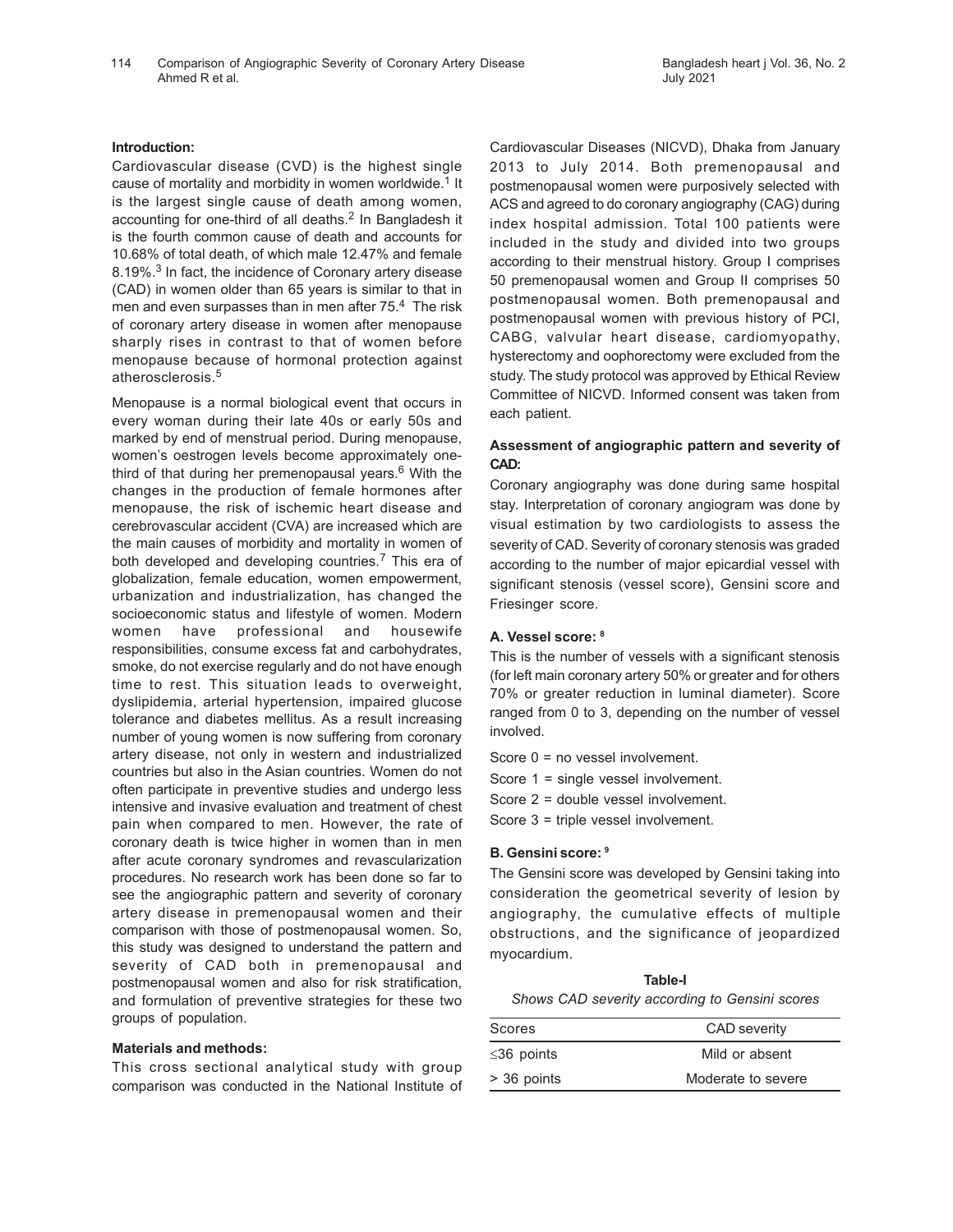| <b>Gensini score</b>                 |                     | Concentricles               | Eccentric plaque |
|--------------------------------------|---------------------|-----------------------------|------------------|
| <b>Segment</b>                       | Weighting<br>factor | 25                          |                  |
| <b>Proximal RCA</b>                  | 1.0                 |                             |                  |
| Mid-RCA                              | 1.0                 |                             |                  |
| <b>Distal RCA</b>                    | 1.0                 | 50                          |                  |
| Posterior descending<br>branch       | 1.0                 |                             |                  |
| Left posterior ventricular<br>branch | 1.0                 | 75                          |                  |
| LM coronary artery                   | 5.0                 |                             |                  |
| Proximal left anterior<br>descending | 2.5                 | 90                          | 8                |
| Mid-left anterior<br>descending      | 1.5                 |                             |                  |
| Distal left anterior<br>descending   | 1.0                 | >99                         | 16               |
| First diagonal branch                | 1.0                 |                             |                  |
| Second diagonal branch               | 0.5                 |                             |                  |
| <b>Proximal LCX</b>                  | 2.5                 | 100%                        | 32               |
| <b>Distal LCX</b>                    | 1.0                 |                             |                  |
| Obtuse marginal                      | 1.0                 | Reduction of lumen diameter | severity score   |
|                                      |                     |                             |                  |

Quantitative analysis was performed by using the Gensini score.

**Fig.-1:** *Gensini Score chart [Left panel- weighting factor according to the importance of vessel in the coronary tree.<sup>10</sup> Right panel-severity score according to reduction of lumen diameter. 11*

### **C. Friesinger score: <sup>8</sup>**

The Friesinger index is a score ranges from 0 to 15. Each of the three main coronary arteries was scored separately from 0 to 5.

- Score 0 : No arteriographic abnormality
- Score 1 : Trivial irregularities (lesion from 1-29%)
- Score 2 : Localized 30-68% luminal narrowing
- Score 3 : Multiple 30-68% luminal narrowing of same vessel
- Score 4 : 69-100% luminal narrowing without 100% occlusion of proximal segments
- Score 5 : Total obstruction of a proximal segment of a vessel.

# **Statistical Methods:**

The numerical data obtained from the study were analyzed and significance of differences was estimated by using statistical methods. The SPSS Statistical Software (17.0 version, SPSS Inc., Chicago, Illinois, USA) was used for data analysis. Continuous variables were

expressed as mean and standard deviation and categorical variables as frequency and percentage. Student's t-test was used to compare normally distributed continuous variables and for the categorical variables the chi-square test was done. To identify independent effects risk factors on CAD severity multiple logistic regression analysis was done. P value of less than 0.05 was considered as significant.

### **Results:**

This study was done to compare the angiographic severity of coronary artery disease between premenopausal and postmenopausal women with acute coronary syndrome. A total of 100 ACS female patients undergoing coronary angiography were studied. Among them 50 patients were premenopausal status with CAD constituted study group I and another 50 postmenopausal women with CAD constituted study group II.

Among the studied patients, highest percentage had history of hypertension (76%) followed by diabetes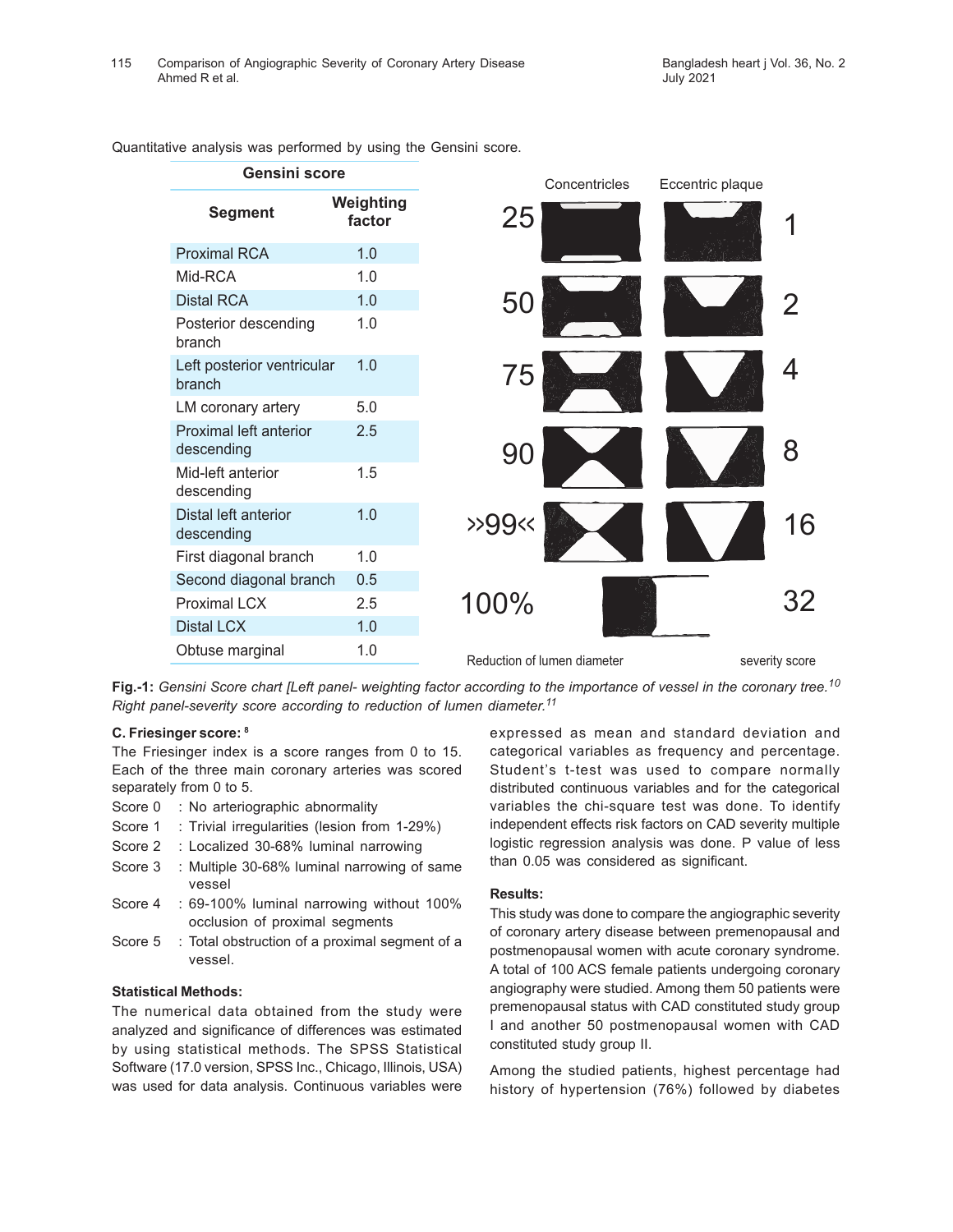mellitus (68%), family history of premature CAD (58%), past OCP user(58%), chewing tobacco (50%) and dyslipidaemia (36%) in group II. Chewing tobacco, hypertension past OCP user and diabetes mellitus were observed significantly (p<0.05) higher among the group II patients than those of the group I patients. On the contrary, OCP user (76%), hypertension (54%), diabetes mellitus (46%), and family history of CAD (42%) were the most common risk factors in group I patients. OCP users were found significantly (p=0.001) higher in group I patients than those of group II patients.

| <b>Risk Factors</b> |                       | Group $I(n=50)$ |               | Group II (n=50) |               | Total (n=100) |                 | p value                                  |
|---------------------|-----------------------|-----------------|---------------|-----------------|---------------|---------------|-----------------|------------------------------------------|
|                     |                       | Number          | $\frac{0}{6}$ | Number          | $\frac{0}{6}$ | Number        | $\overline{\%}$ |                                          |
| Smoking             |                       |                 |               |                 |               |               |                 |                                          |
|                     | Yes<br>No             | 10<br>40        | 20.0<br>80.0  | 7<br>43         | 14.0<br>86.0  | 17<br>83      | 17.0<br>83.0    | $0.42^{NS}$                              |
| Chewing tobacco     |                       |                 |               |                 |               |               |                 |                                          |
|                     | Yes<br>No.            | 6<br>44         | 12.0<br>88.0  | 25<br>25        | 50.0<br>50.5  | 31<br>69      | 31.0<br>69.0    | 0.001 <sup>S</sup>                       |
| Hypertension        |                       |                 |               |                 |               |               |                 |                                          |
|                     | Yes<br>No             | 27<br>23        | 54.0<br>46.0  | 38<br>12        | 76.0<br>24.0  | 65<br>35      | 65.0<br>35.0    | 0.02 <sup>S</sup>                        |
| Dyslipidaemia       |                       |                 |               |                 |               |               |                 |                                          |
|                     | Yes<br>No             | 10<br>40        | 20.0<br>80.0  | 18<br>32        | 36.0<br>64.0  | 28<br>72      | 28.0<br>72.0    | 0.07 <sup>NS</sup>                       |
| Family H/O of CAD   |                       |                 |               |                 |               |               |                 |                                          |
|                     | Yes<br>No             | 21<br>29        | 42.0<br>58.0  | 29<br>21        | 58.0<br>42.0  | 50<br>50      | 50.0<br>50.0    | $0.11^{NS}$                              |
| Diabetes mellitus   |                       |                 |               |                 |               |               |                 |                                          |
|                     | Yes<br>No             | 23<br>27        | 46.0<br>54.0  | 34<br>16        | 68.0<br>32.0  | 57<br>43      | 57.0<br>43.0    | 0.02 <sup>S</sup>                        |
| OCP use             |                       |                 |               |                 |               |               |                 |                                          |
|                     | Never<br>Current user | 12<br>25        | 24.0<br>50.0  | 20              | 40.0<br>2.0   | 32<br>26      | 32.0<br>26.0    | 0.08 <sup>NS</sup><br>0.001 <sup>S</sup> |
|                     | Past user             | 13              | 26.0          | 29              | 58.0          | 42            | 42.0            | 0.001 <sup>S</sup>                       |

**Table-II**

Group I: Premenopausal women Group II: Postmenopausal women  $NS= Not significant (p > 0.05)$   $S = Significant (p < 0.05)$ 

P value reached from Chi Square test.

| Table-III                                                                             |  |
|---------------------------------------------------------------------------------------|--|
| Distribution of study population by involvement of individual coronary artery (n=100) |  |

| Artery               | Group $1$ (n= 50) |       |        | Group II ( $n = 50$ ) |                    |  |
|----------------------|-------------------|-------|--------|-----------------------|--------------------|--|
|                      | Number            | $1\%$ | Number | $\%$                  |                    |  |
| LM                   |                   |       |        |                       |                    |  |
| Present              | 8                 | 16.0  | 3      | 6.0                   | $0.11^{NS}$        |  |
| Absent<br><b>LAD</b> | 42                | 84.0  | 47     | 94.0                  |                    |  |
| Present              | 28                | 56.0  | 38     | 76.0                  | 0.03 <sup>S</sup>  |  |
| Absent<br><b>LCX</b> | 22                | 44.0  | 12     | 24.0                  |                    |  |
| Present              | 15                | 30.0  | 31     | 62.0                  | 0.001 <sup>S</sup> |  |
| Absent<br><b>RCA</b> | 35                | 70.0  | 19     | 38.0                  |                    |  |
| Present              | 18                | 36.0  | 36     | 72.0                  | 0.003 <sup>S</sup> |  |
| Absent               | 32                | 64.0  | 14     | 28.0                  |                    |  |

 $NS= Not$  significant (p $>0.05$ ) p value reached from Chi Square test.

Group I: Premenopausal women Group II: Postmenopausal women NS= Not significant (p>0.05) Group II: Postmenopausal women NS= Not significant (p>0.05)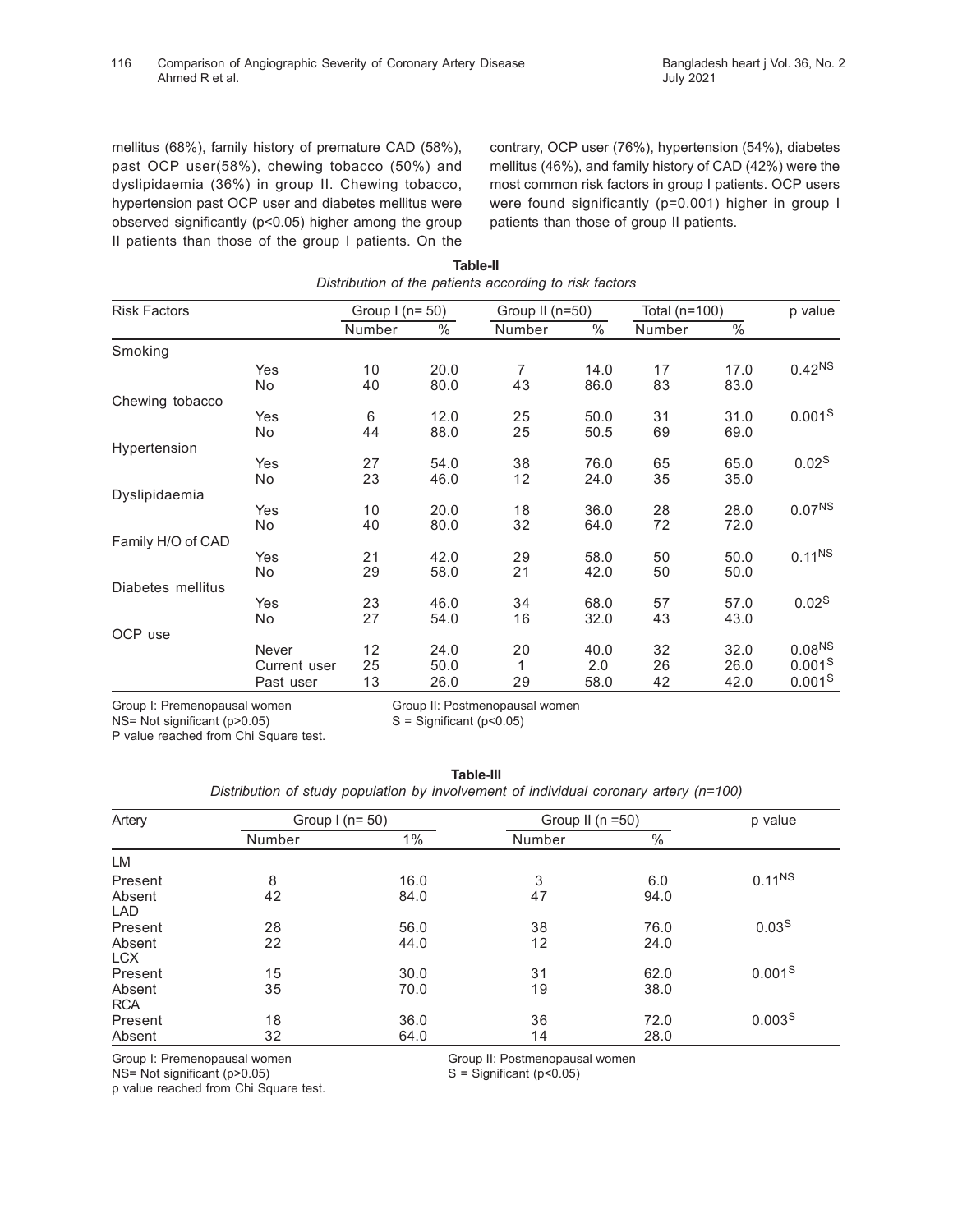The table shows distribution of involvement of individual major coronary artery among the study population. Involvement of three coronary arteries including LAD, LCX and RCA was found significantly higher percentage in group-II patients compared to group-I patients (76% vs. 56%; 62% vs. 30% and 72% vs. 36% respectively). Interestingly LM involvement was found higher in number in group-I patients (16% vs. 6%) but it was statistically insignificant (P=0.11)

Normal LAD vessel was found 22 (44%) patients in group I and 12 (24%) patients in group II. Proximal LAD lesion was found 9 (18%) and 20 (40%) in group I and group II respectively. Mid LAD lesion was found 16 (32%) and 17 (34%) in group I and group II respectively. Distal lesion was found 3 (6%) in group I and 1 (2%) in group II. Analysis revealed that normal LAD vessel was significantly higher in group I (p=0.03) and proximal LAD lesion was significantly higher in group II (p=0.01).

Regarding the site of lesion of LCX, normal vessel was found 35 (70%) patients in group I and 19 (38%) patients in group II. Proximal lesion was found 3 (6%) and 14 (28%) in group I and group II respectively. Mid lesion was

found 1  $(2\%)$  and 4  $(8\%)$  in group I and group II respectively. Distal lesion was found 11 (22%) in group I and 13 (26%) in group II. Analysis revealed that normal LCX vessel was significantly higher in group I (p=0.001) and proximal lesion in LCX was significantly higher in group II (p=0.003).

 RCA normal vessel was found 32 (64%) patients in group I and 14 (28%) patients in group II. Proximal segment involvement was found 8 (16%) and 15 (30%) in group I and group II respectively. Mid lesion was found 7 (14%) and 14 (28%) in group I and group II respectively. Distal lesion was found 3 (6%) in group I and 7 (14%) in group II. Analysis revealed that normal RCA vessel was significantly higher in group I (p=0.001).

Regarding the site of coronary artery lesion normal LM was found in 42 (84%) and 47 (94%) patients in group I and group II respectively. Diseased LM was involved 8 (16%) in group I and 3 (6%) in group II respectively. Normal LM was not significantly higher in group II (p=0.11) and diseased LM was also not significantly higher in group I (p=0.11).

| Site of lesion  | Group $I(n=50)$  |      | Group II (n =50) |      | p value            |
|-----------------|------------------|------|------------------|------|--------------------|
|                 | Number           | $\%$ | Number           | $\%$ |                    |
| <b>LAD</b>      |                  |      |                  |      |                    |
| Normal          | 22               | 44.0 | 12               | 24.0 | 0.03 <sup>S</sup>  |
| Proximal lesion | $\boldsymbol{9}$ | 18.0 | 20               | 40.0 | 0.01 <sup>S</sup>  |
| Mid lesion      | 16               | 32.0 | 17               | 34.0 | 0.83 <sup>NS</sup> |
| Distal lesion   | 3                | 6.0  | 1                | 2.0  | 0.30 <sup>NS</sup> |
| <b>LCX</b>      |                  |      |                  |      |                    |
| Normal          | 35               | 70.0 | 19               | 38.0 | 0.001 <sup>S</sup> |
| Proximal lesion | 3                | 6.0  | 14               | 28.0 | 0.003 <sup>S</sup> |
| Mid lesion      | 1                | 2.0  | 4                | 8.0  | 0.18 <sup>NS</sup> |
| Distal lesion   | 11               | 22.0 | 13               | 26.0 | 0.63 <sup>NS</sup> |
| <b>RCA</b>      |                  |      |                  |      |                    |
| Normal          | 32               | 64.0 | 14               | 28.0 | 0.001 <sup>S</sup> |
| Proximal lesion | 8                | 16.0 | 15               | 30.0 | 0.09 <sup>NS</sup> |
| Mid lesion      | 7                | 14.0 | 14               | 28.0 | 0.08 <sup>NS</sup> |
| Distal lesion   | 3                | 6.0  | 7                | 14.0 | 0.18 <sup>NS</sup> |
| LM              |                  |      |                  |      |                    |
| Normal          | 42               | 84.0 | 47               | 94.0 | $0.11^{NS}$        |
| Diseased        | 8                | 16.0 | 3                | 6.0  | $0.11^{NS}$        |

**Table IV** *Distribution of study patients by site of coronary artery lesion*

Group I: Premenopausal women Group II: Postmenopausal women

 $NS=$  Not significant ( $p>0.05$ )  $S =$  Significant ( $p<0.05$ )

p value reached from Chi Square test and Fisher's exact test.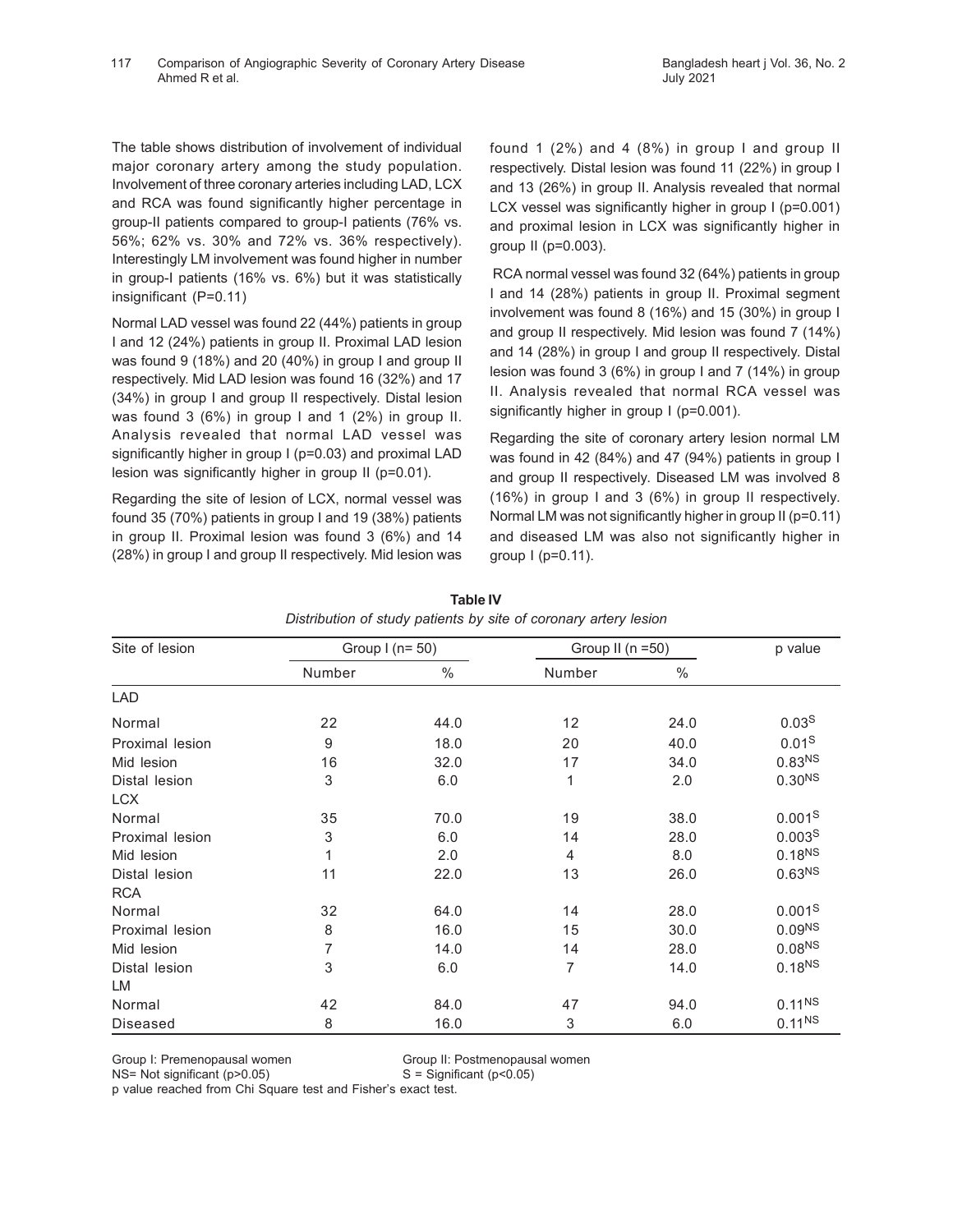| Percentage of lesion | Group $1$ (n= 50) |      |                | Group II ( $n = 50$ ) |                    |  |
|----------------------|-------------------|------|----------------|-----------------------|--------------------|--|
|                      | Number            | $\%$ | Number         | $\%$                  |                    |  |
| <b>LAD</b>           |                   |      |                |                       |                    |  |
| ~170%                | 6                 | 12.0 | $\overline{4}$ | 8.0                   | $0.50^{NS}$        |  |
| 70-99%               | 15                | 30.0 | 28             | 56.0                  | 0.008 <sup>S</sup> |  |
| 100%                 | 7                 | 14.0 | 6              | 12.0                  | 0.76 <sup>NS</sup> |  |
| <b>LCX</b>           |                   |      |                |                       |                    |  |
| ~1470%               | $\overline{2}$    | 4.0  | 3              | 6.0                   | $0.64^{NS}$        |  |
| 70-99%               | 11                | 22.0 | 28             | 56.0                  | 0.001 <sup>S</sup> |  |
| 100%                 | $\overline{2}$    | 4.0  | 0              | 0.0                   | $0.25^{NS}$        |  |
| <b>RCA</b>           |                   |      |                |                       |                    |  |
| ~170%                | $\overline{2}$    | 4.0  | 3              | 6.0                   | 0.64 <sup>NS</sup> |  |
| 70-99%               | 11                | 22.0 | 27             | 54.0                  | 0.001 <sup>S</sup> |  |
| 100%                 | 5                 | 10.0 | 6              | 12.0                  | $0.75^{NS}$        |  |

| Table-V                                                                |  |  |  |  |  |  |  |
|------------------------------------------------------------------------|--|--|--|--|--|--|--|
| Distribution of study patients by percentage of coronary artery lesion |  |  |  |  |  |  |  |

Group I: Premenopausal women Group II: Postmenopausal women

 $NS= Not significant (p>0.05)$   $S = Significant (p<0.05)$ 

p value reached from Chi Square test and Fisher's exact test.

Regarding the percentage of lesion in LAD, <70% lesions were found 6 (12%) patients in group I and 4 (8%) patients in group II. 70-99% lesions were found 15 (30%) patients in group I and 28 (56%) in group II. 100% lesion was found 7 (14%) patients in group I and 6 (12%) patients in group II. Observation revealed that 70-90% lesions was significantly higher in group II than group I (p=0.008).

Regarding the percentage of lesion in LCX, <70% lesions were found 2 (4%) patients in group I and 3 (6%) patients in group II. 70-99% lesions were found 11 (22%) patients in group I and 28 (56%) in group II. 100% lesion was found 2 (4%) patients in group I but no patients in group II. Observation revealed that 70-90% lesions was significantly higher in group II than group I (p=0.001).

 Regarding the percentage of lesion in RCA, <70% lesions were found 2 (4%) patients in group I and 3 (6%) patients in group II. 70-99% lesions were found 11 (22%) patients in group I and 27 (54%) in group II. 100% lesion was found 5 (10%) patients in group I and 6 (12%) patients in group II. Observation revealed that 70-90% lesions was significantly higher in group II than group I (p=0.001).

In LCX, type-A lesion was found 10 (20%) patients in group I and 7 (14%) patients in group II. Type B lesion was found in 3 (6%) patients in group I and 15 (30%) patients in group II. Type C lesion was found in 2 (4%) patients in group I and 9 (18%) patients in group II. It was observed that type B lesion was significantly higher in group II than group I (p=0.001). It was also observed that

type C lesion was significantly higher in group II than group I (p=0.03).

In RCA, type A lesion was found in 12 (24%) patients in group I and 18 (36%) patients in group II. Type B lesion was found in 5 (10%) patients in group I and 14 (28%) patients in group II. Type C lesion was found in 1 (2%) patients in group I and 4 (8%) patients in group II. It was observed that type B lesion was significantly higher in group II than group I (p=0.02).

The below table shows the vessel score of the study patients. It was found that among group I patients, highest percentage had single vessel score 52% followed by double vessel score 24% and 12% patient had triple vessel score and no vessel score. On the contrary among group II patients, highest percentage had triple vessel score 40% followed by double, single and no vessel score 34% & 24% and 2% patients respectively. No vessel involvement was found insignificant in both groups (p=0.05). The table depicted that single vessel involvement was observed significantly higher in group I than group II (p=0.003). On the other hand, triple vessel involvement was found significantly higher in group II than group I (p=0.001)

The below table shows that normal Friesinger score (0) was found in 6 (12%) patients in group I and 1 (2%) patients in group II. Low Friesinger score (1-4) was found in 20 (40%) and 8 (16%) patients in group I and group II respectively. Hence, normal and low Friesinger score were higher and statistically significant in group I (p=0.04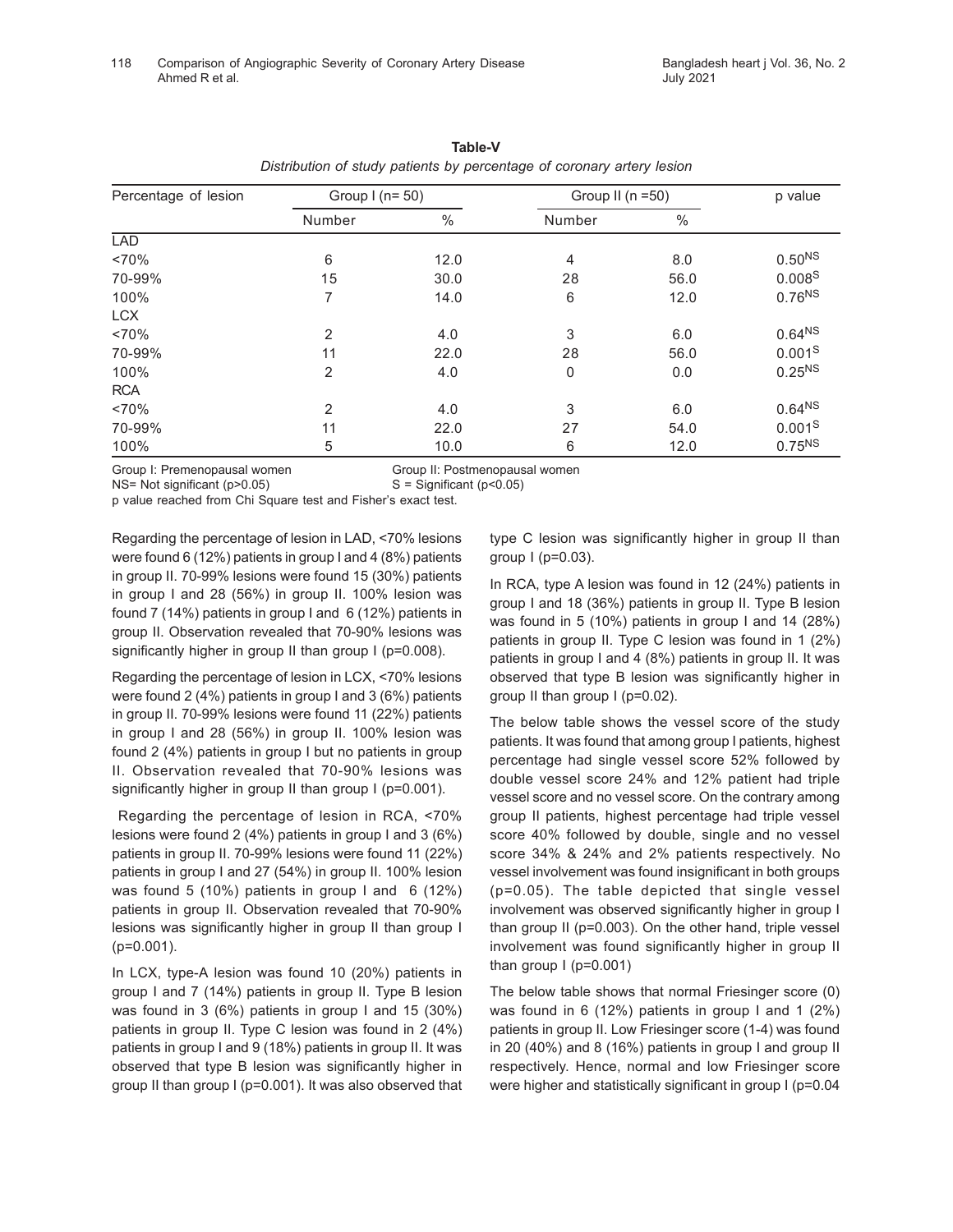and p=0.007 respectively). Intermediate Friesinger score (5-10) was found in 21 (42%) patients in group I and in 25 (50%) patients in group II. Intermediate Friesinger Score was found higher in group II but it was not statistically significant (p=0.42). High Friesinger score (11-15) was found in 3 (6%) patients in group I and 16 (32%) patients in group II. High Friesinger score was significantly higher in group II (p=0.001).

Below table shows Gensini score of the study patients. Mild Gensini score was 38 (76%) patients in group I and 23 (46%) patients in group II. Severe Gensini score was found 12 (24%) patients in group I and 27 (54%) patients in group II. The table observed that severe Gensini score was significantly higher in group II patients than group I (p=0.002) and mild Gensini score was significantly higher in group I patients than group II (p=0.002).

Table IX demonstrates the binary logistic regression analysis of Odds Ratios for characteristics of the patients likely to be associated with coronary artery disease severity among postmenopausal women. Results of binary logistic regression analysis for severe CAD showed that age, chewing tobacco, hypertension and diabetes mellitus were significantly related to the degree of severity of CAD (p<0.05). The above table also revealed

that among postmenopausal women age ≥50, chewing tobacco, hypertension and diabetes mellitus of CAD with ORs being 2.836, 1.625, 1.235 and 1.837 in univariate analysis respectively. It was also observed that among postmenopausal patients age ≥50, chewing tobacco, hypertension and diabetes mellitus of CAD with ORs being 2.426, 1.490, 1.219 and 1.670 in multivariate analysis respectively.

The below table demonstrates the binary logistic regression analysis of Odds Ratios for characteristics of the patients likely to be associated with coronary artery disease severity among premenopausal women. Results of binary logistic regression analysis for severe CAD were shown for chewing tobacco, hypertension, diabetes mellitus, and family history of CAD and OCP users to the degree of severity of CAD. The above table revealed that among premenopausal women who used OCP have 1.932 times the risk of having significant (p=0.01) CAD as those who never used OCP in univariate analysis. The above table also revealed that among premenopausal women who used OCP have 1.792 times the risk of having significant (p=0.02) CAD as those who never used OCP in multivariate analysis. So, OCP use in premenopausal women has a significant association with the severity of CAD.

| <b>Vessel Score</b> | Group $1$ (n= 50) |      | Group II ( $n = 50$ ) | p value |                    |
|---------------------|-------------------|------|-----------------------|---------|--------------------|
|                     | Number            | $\%$ | Number                | $\%$    |                    |
| $Score - 0$         | 6                 | 12.0 |                       | 2.0     | $0.05^{NS}$        |
| Score $-1$          | 26                | 52.0 | 12                    | 24.0    | 0.003 <sup>S</sup> |
| Score $-2$          | 12                | 24.0 |                       | 34.0    | $0.27^{NS}$        |
| $Score-3$           | 6                 | 12.0 | 20                    | 40.0    | 0.001 <sup>S</sup> |

**Table-VI** *Distribution of the study patients according to vessel score*

Group I: Premenopausal women Group II: Postmenopausal women

 $NS= Not significant (p>0.05)$   $S = Significant (p<0.05)$ 

p value reached from Chi Square test and Fisher's exact test.

# **Table-VII**

| Distribution of the study patients according to Friesinger score |  |  |  |  |  |  |  |
|------------------------------------------------------------------|--|--|--|--|--|--|--|
|------------------------------------------------------------------|--|--|--|--|--|--|--|

| <b>Friesinger Score</b> | Group $1$ (n= 50) |      | Group II ( $n = 50$ ) | p value |                    |
|-------------------------|-------------------|------|-----------------------|---------|--------------------|
|                         | Number            | $\%$ | Number                | $\%$    |                    |
| Normal (0)              | 6                 | 12.0 |                       | 2.0     | 0.04 <sup>S</sup>  |
| Low $(1 - 4)$           | 20                | 40.0 |                       | 16.0    | 0.007 <sup>S</sup> |
| Intermediate $(5 - 10)$ | 21                | 42.0 | 25                    | 50.0    | 0.42 <sup>NS</sup> |
| High $(11 - 15)$        | 3                 | 6.0  | 16                    | 32.0    | 0.001 <sup>S</sup> |

Group I: Premenopausal women Group II: Postmenopausal women

 $NS= Not significant (p>0.05)$   $S = Significant (p<0.05)$ 

p value reached from Chi Square test and Fisher's exact test.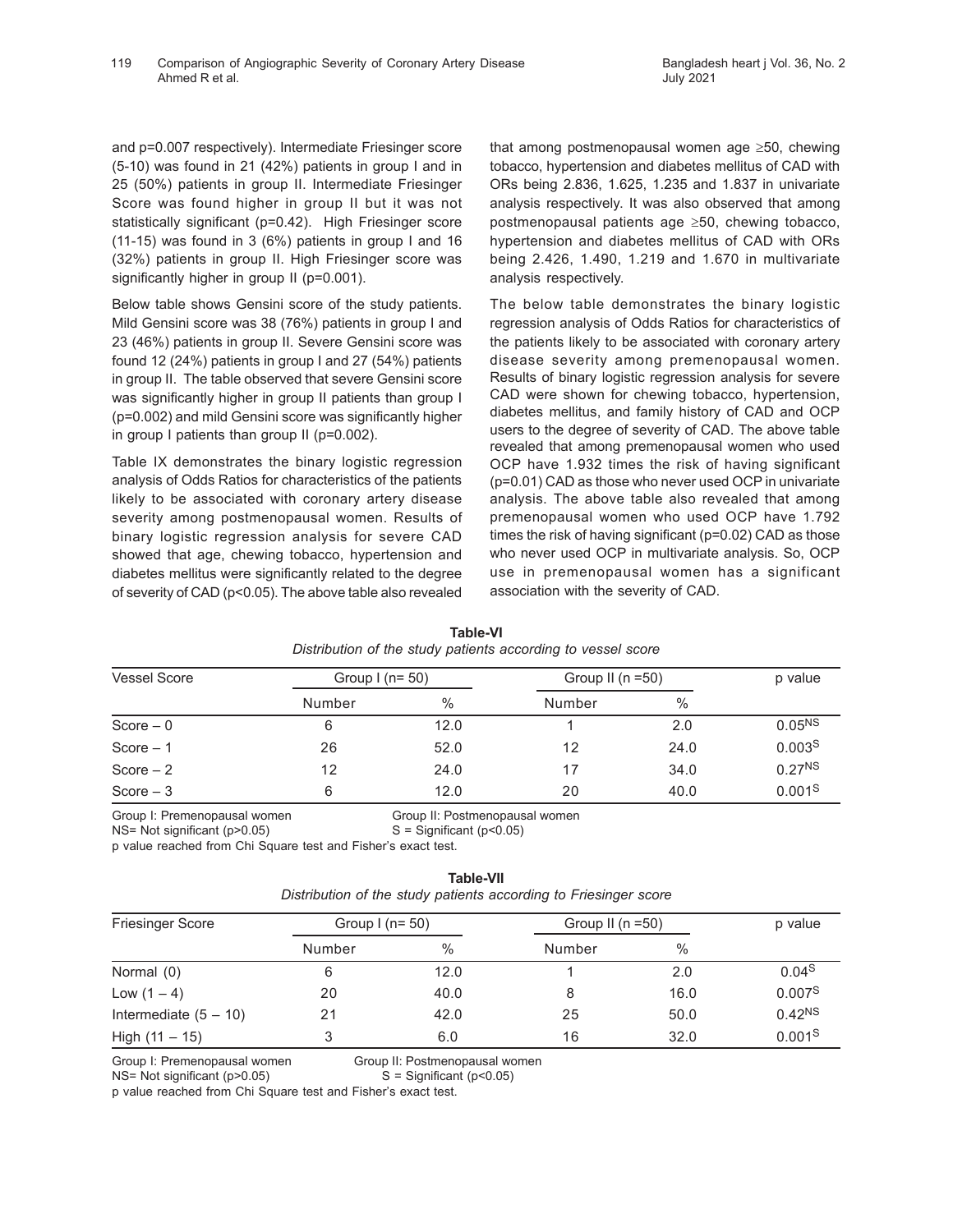### **Table-VIII**

# *Distribution of the study patients according to Gensini score*

| Gensini Score        | Group $1(n=50)$ |      | Group II ( $n = 50$ ) | p value |                    |
|----------------------|-----------------|------|-----------------------|---------|--------------------|
|                      | Number          | $\%$ | Number                | $\%$    |                    |
| Severe CAD (>36)     | 12              | 24.0 |                       | 54.0    | 0.002 <sup>S</sup> |
| Mild CAD $(\leq 36)$ | 38              | 76.0 | 23                    | 46.0    | 0.002 <sup>S</sup> |

Group I: Premenopausal women Group II: Postmenopausal women

 $NS= Not significant (p>0.05)$   $S = Significant (p<0.05)$ 

p value reached from Chi Square test.

**Table-IX** *Predictors of severe coronary artery disease (Gensini score >36) with risk factors among postmenopausal women (n=50)*

| Univariate analysis    |                    | Multivariate analysis |                    |
|------------------------|--------------------|-----------------------|--------------------|
| OR (95% CI)            | P value            | OR (95% CI)           | P value            |
| 2.836 (1.237-6.506)    | 0.01 <sup>S</sup>  | 2.426 (1.127-5.206)   | 0.02 <sup>S</sup>  |
| 1.625 (1.320-4.984)    | 0.02 <sup>S</sup>  | 1.490 (1.304-4.294)   | 0.03 <sup>S</sup>  |
| 1.235 (1.220-4.532)    | 0.03 <sup>S</sup>  | 1.219 (1.119-3.491)   | 0.04S              |
| 1.015 (0.372-2.077)    | 0.16 <sup>NS</sup> | $0.992$ (0.472-1.912) | 0.20 <sup>NS</sup> |
| 1.837 (1.234-6.103)    | 0.03 <sup>S</sup>  | 1.670 (1.291-5.32)    | 0.02 <sup>S</sup>  |
| $0.919(0.411 - 2.054)$ | $0.25^{NS}$        | $0.822$ (0.391-2.001) | 0.29 <sup>NS</sup> |
|                        |                    |                       |                    |

S=Significant

Ns=Not significant

### **Table-X**

*Predictors of severe coronary artery disease (Gensini score >36) with risk factors*

| among premenopausal women (n=50) |  |  |
|----------------------------------|--|--|
|----------------------------------|--|--|

| Variables of interest | Univariate analysis    |                    | Multivariate analysis     |                    |
|-----------------------|------------------------|--------------------|---------------------------|--------------------|
|                       | OR (95% CI)            | P value            | OR (95% CI)               | P value            |
| Chewing tobacco       | $0.640(0.099-5.789)$   | 0.59 <sup>NS</sup> | $0.500(0.045-5.612)$      | 0.54 <sup>NS</sup> |
| Hypertension          | 1.401 (0.345-6.290)    | 0.61 <sup>NS</sup> | 1.392 (0.313-6.196)       | 0.66 <sup>NS</sup> |
| Diabetes mellitus     | 1.202 (0.289-4.823)    | 0.79 <sup>NS</sup> | 1.162 (0.281-4.810)       | 0.83 <sup>NS</sup> |
| Family history of CAD | $0.439(0.096 - 1.910)$ | $0.17^{NS}$        | $0.386$ $(0.086 - 1.713)$ | 0.21 <sup>NS</sup> |
| OCP user              | 1.932 (1.029-3.840)    | 0.01 <sup>S</sup>  | 1.792 (1.021-3.810)       | 0.02 <sup>S</sup>  |

### S=Significant

NS=Not significant

### **Discussion:**

This cross sectional observational study was conducted in National Institute of Cardiovascular Diseases (NICVD), Dhaka, from January 2013 to June 2014. The main objective of the study was to compare the severity of coronary artery disease between premenopausal and postmenopausal women with acute coronary syndromes. A total of 100 patients with acute coronary syndromes enrolled on the basis of predefined inclusion and exclusion criteria who underwent coronary

angiography were included in the study. Based on menopausal status, the patients were divided into two groups. 50 patients were premenopausal status with ACS and constituted study group I and the other 50 patients were postmenopausal status with ACS who constituted group II.

The age distribution of most of the patients in group I belonged to 41-50 years of age, which were 30 (60%) and in group II belonged to 51 to 60 years of age and were 21 (42%). The mean age of the studied patients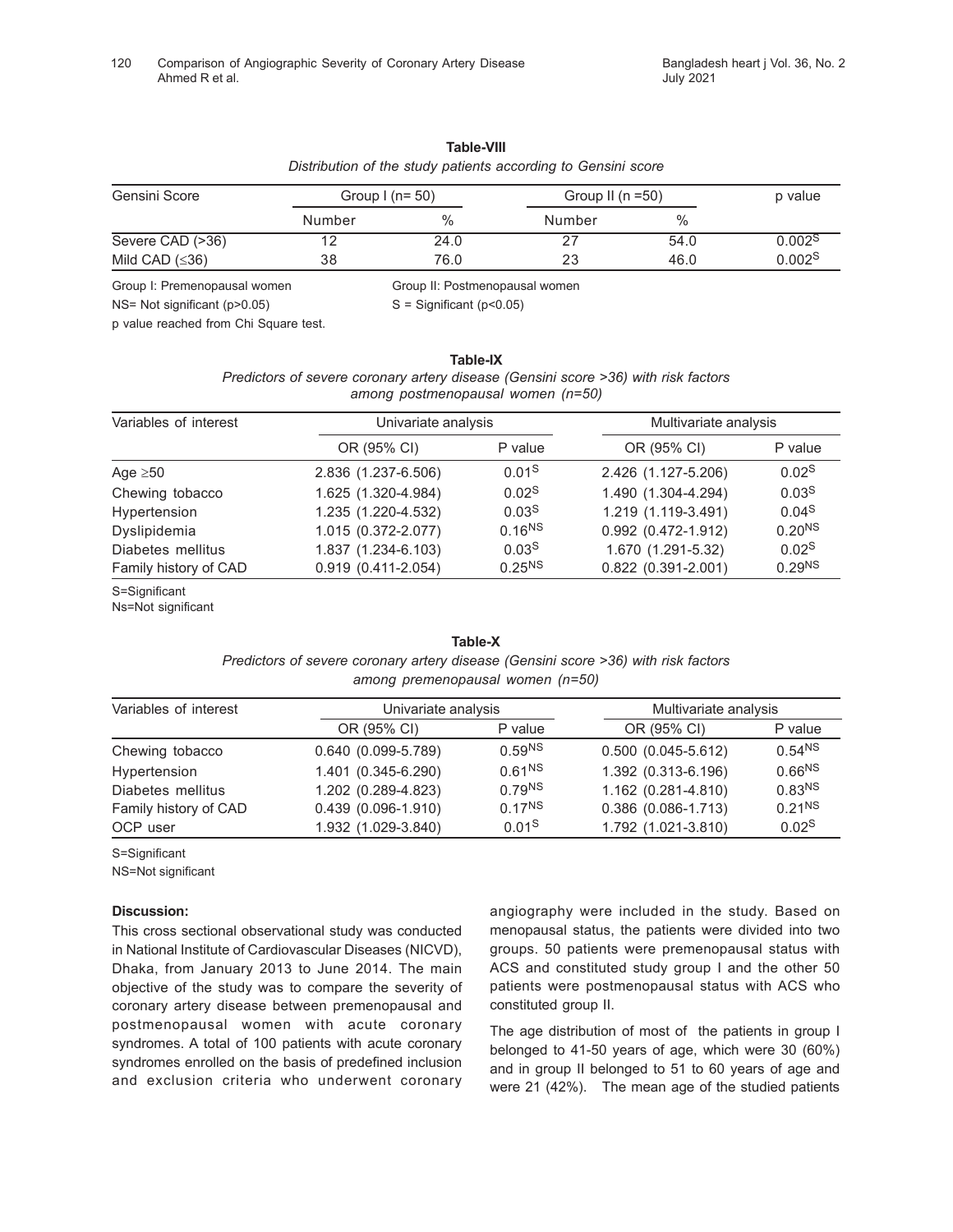was a 48.8±9.2 year ranging from 32 to 75 years. The mean age of the group I patients was 41.6±3.8 years ranging from 32 to 46 years and the mean age of the group II patients was 56.0±7.2 years ranging from 48 to 75 years. The mean age difference of the two groups were observed statistically significant (p=<0.05). This age distribution corresponds with the age distribution of population of related study done by Majumder, et al. where mean age of postmenopausal women was (56.8±6.5) years.<sup>12</sup>

Regarding the risk factors among the studied patients, it was observed that hypertension (76%) followed by diabetes mellitus (68%), family history of CAD (58%), past OCP user (58%), chewing tobacco (50%) and dyslipidaemia (36%) were the most common risk factors in postmenopausal women and on the other hand, OCP user (76%), hypertension (54%), diabetes mellitus (46%) and family history of coronary artery disease (42%) were the most common risk factors in premenopausal women. Chewing tobacco, hypertension and diabetes mellitus were observed significantly (p<0.05) higher among the postmenopausal women than those of the premenopausal women. In a study by Shehab, et al. in postmenopausal women found that hypertension, diabetes mellitus and dyslipidemia were the major risk factors for CAD (65.7%, 52.9% and 42.2% respectively).<sup>13</sup> In a similar study by Ke-fei, et al. hypertension, (55.0% vs.66.0%), Diabetes mellitus,(15.0% vs.31.5%) and Dyslipidemia, (23.9% vs.37.4%) were the most common major risk factors among premenopausal and postmenopausal women.14 The prevalence of hypertension, diabetes mellitus and dyslipidemia in these studies exactly correlate with those of the present study.

Angiographic findings of both premenopausal and postmenopausal women showed normal CAG in 12% of premenopausal and 2% of postmenopausal women. Regarding the lesion characteristics, type-B and type-C lesion were found significantly high in postmenopausal women. Type-B lesions was found statistically significant different in LCX (P= 0.001) and RCA (P=0.02) and type-C lesion in LAD (P=0.04) and LCX (0.03) respectively in two groups.

Distribution of involved coronary arteries in group-I revealed involvement of LM artery was 16%, LAD artery was 56%, LCX artery was 30% and RCA was 36%, and in group-II involvement of LM artery was 6%, LAD was 78%, LCX was 62% and RCA was 72%. LAD was the common artery involved (76% vs.56%) followed by RCA (72% vs. 36%) and LCX (62% vs. 30%) in group-II

compared to group-I. This frequency of involvement of individual coronary artery in group-II was statistically significant (P values were 0.03, 0.003 and o.001 respectively).

In a study, Akanda, et al. found that LAD was the most frequently involved artery (88.0%), followed by RCA (78.07%), LCX (52.61%) and LM (5.26%) in descending order of frequency.<sup>15</sup> This order of involvement of coronary arteries exactly correlated with that of our study. In group-I more frequently involved vessel was LAD (56%) followed by RCA (36%) and LCX (30%). In studies with premenopausal women by ke-fei, et al.<sup>14</sup> Nagamalesh, et al.<sup>16</sup> and Xie, et al.<sup>17</sup> LAD was found common culprit vessel which was 77.1%, 64.51% and 71.8% respectively. This frequency of LAD involvement in premenopausal women also correlates with findings of this study as LAD (56%) was the most common diseased vessel in premenopausal women.

Regarding the percentage of lesion, critical stenoses (70-99%) involving the all three major epicardial vessels (LAD, LCX and RCA) were found most frequently in group-II in respect to group-I and the percentage of lesions were 56% vs. 30%; 56% vs. 22% and 54% vs. 22% respectively. This observation was statistically significant (p< 0.05) between two groups.

Proximal segment involvement in all three coronary arteries was found higher frequency in group-II and percentage of involvement was in LAD, 40% vs. 18%; LCX, 28% vs. 6% and RCA, 30% vs. 16% respectively. There was statistically significant difference in the involvement of proximal LAD and LCX between two groups (P<0.05), Proximal and mid LAD lesions were a frequent finding in group-I (18% and 32%). Ke-fei, et al.<sup>14</sup> revealed that proximal LAD also a frequently involved vessel in both premenopausal and postmenopausal women (50.4% vs.38.0%) but involvement of proximal LCX and RCA was higher in postmenopausal women (47% vs. 33.9% and 21.6% vs. 19.3%). LM disease was 9.6% vs.10.8%.These findings were almost similar to the findings of our study.

The vessel score of the study patients showed highest percentage of single vessel involvement in group-I (52% vs.34%) and triple vessel involvement in group-II patients (40% vs. 12%). This observation revealed that single vessel involvement was significantly higher in group-I than group-II (p=0.003). On the other hand, triple vessel involvement was found significantly higher in group-II than group-I (p=0.001). The vessel score of this study was similar to the score in the study done by Ke-fei, et al.14 where single vessel score in premenopausal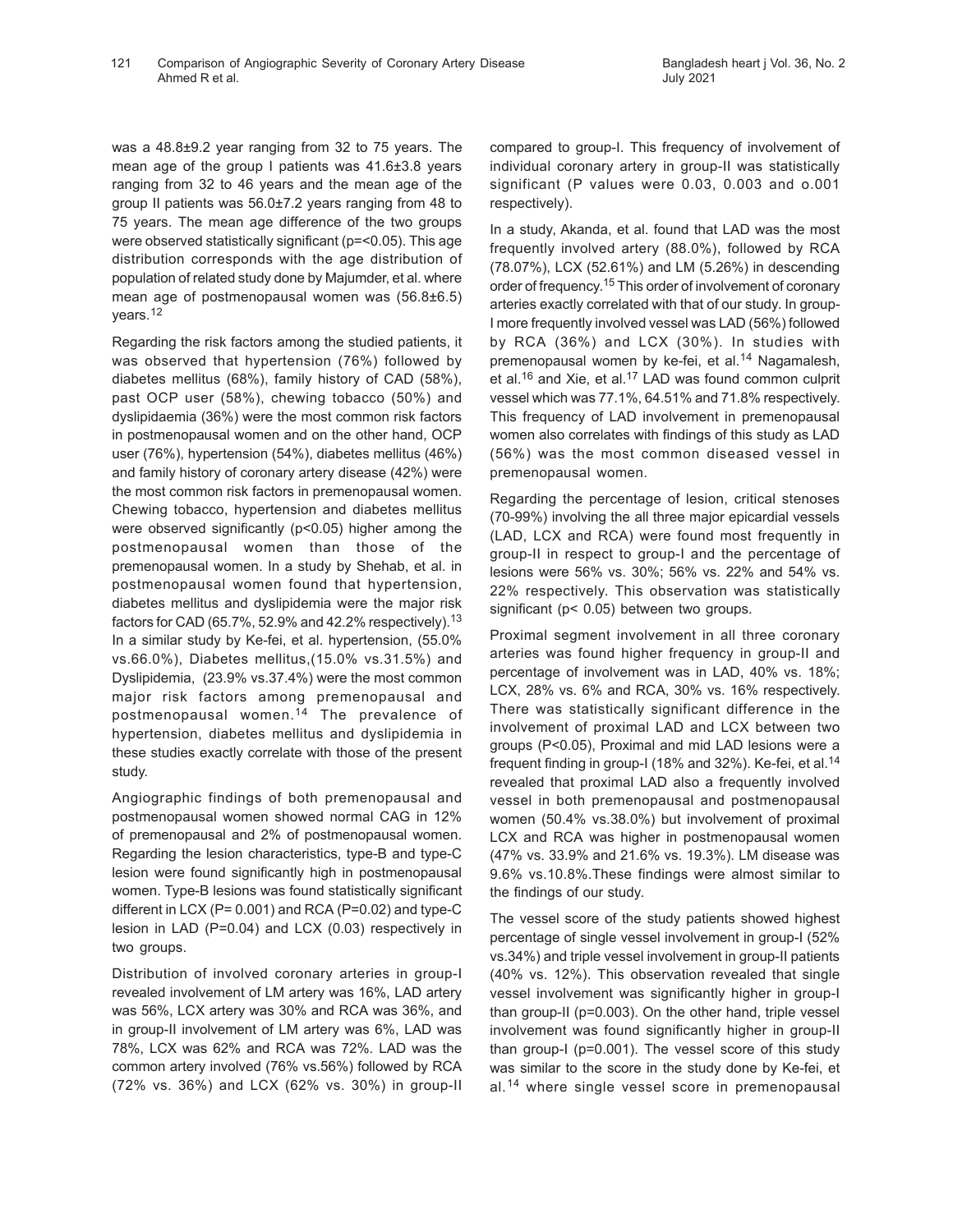women was, 43.2% vs. 26.9% and triple vessel score in postmenopausal women was, 33.8% vs. 20.4%. Nagamalesh, et al.<sup>16</sup> and Xie, et al.<sup>17</sup> in their studies with premenopausal women found single vessel involvement most frequently (87.05% and 71.8% respectively).

Severity assessment by Friesinger score showed normal (0) and low (1-4) Friesinger score higher in group-I patients (12% vs.2% and 40% vs. 16% respectively) and statistically significant (P=0.04 and P=0.007 respectively). High Friesinger score (11-15) was found higher in patients in group II (32%vs. 32%). High Friesinger score was also significantly higher in group II (p=0.001).

Severity assessment by Gensini score of the study patients revealed mild Gensini score in group-I patients (76% vs. 46%) and significantly higher in compared to group-II patients (P=0.002). On the other hand, severe Gensini score was found in group-II patients (54% vs. 24%) and this severe Gensini score was significantly higher in group II patients than group I (p=0.002).

 The binary logistic regression analysis for severe CAD among postmenopausal women showed that age, chewing tobacco, hypertension and diabetes mellitus were significantly related to the degree of severity of CAD (p<0.05) with ORs being 2.836, 1.625, 1.235 and 1.837 respectively in 'univariate analysis and 2.426, 1.490, 1.219 and 1.670 respectively in multivariate analysis.

The binary logistic regression analysis for severe coronary artery disease with the risk factors among the premenopausal women revealed that OCP users have 1.932 times the risk of having significant (p=0.01) CAD in compared to those who never used OCP in univariate analysis and 1.792 times the risk of having significant (p=0.02) CAD as those who never used OCP in multivariate analysis. So, OCP use in premenopausal women has a significant association with the severity of CAD.

The logistic regression analysis revealed that not only the withdrawal of protective effect of estrogens in postmenopausal women contribute to put them at increased risk of having acute coronary syndrome but several other risk factors including age, chewing tobacco and diabetes mellitus found in this study were also strongly related to the severity of CAD and on the other hand OCP significantly influenced the severity CAD among the premenopausal women.

# **Conclusion:**

Coronary artery disease is one of the major important problems not only in postmenopausal women but in premenopausal population also. Postmenopausal women suffer from more triple vessels involvement, more diffuse and severe disease. This study results point out that premenopausal women suffer from less severe coronary artery disease and there is a trend to involve mid LAD more frequently in compared to other two major coronary arteries and LM coronary artery in compared to their counterpart, postmenopausal women.

# **Study limitation:**

There was selection bias as assignment of patients to either group was not randomized. Only hospitalized patients were studied here so may not be applicable to the general population. Menopausal status was determined on the basis of menstrual history rather than on the basis of hormonal changes. Angiographic severity of coronary artery disease was evaluated by visual estimation, so chance of interobserver and intraobserver variation is likely to be present.

# **References:**

- 1. Solimene MC. Coronary heart disease in women: a challenge for the 21st century. *Clinics* 2010;65: 99-106.
- 2. Mosca L, Benjamin EJ, Berra K, Bezanson JL, Dolor RJ, Lloyd-Jones DM, et al. Effectiveness-based guidelines for the prevention of cardiovascular disease in women—2011 update: a guideline from the American Heart Association*. Circulation* 2011;123: 1243–62.
- *3. Bangladesh Bureau of Statistics*. Health, family planning & social statistics. *BBS*, Dhaka. 2006;Tab. no. 13-20.
- 4. Thom T, Haase N, Rosammond W, Howard VJ, Rumsfeld J, Manolio T. Heart disease and stroke statistics -2006 update: a report from the American Heart Association Statistics Committee and Stroke Statistics Subcommittee. *Circulation* 2006;113:E85- E151.
- 5. Maas AHFM, van der Schouw YT, Regitz-Zagrosek V, Swahn E, Appelman YE, Pasterkamp G. Red alert for women's hearts: The urgent need for more research and knowledge on cardiovascular disease in women. Proceedings of the workshop held in Brussels on 'Gender differences on Cardiovascular Disease*'*. *Eur Heart J* 2011;32: 1362-1368.
- 6. Paoletti R, Cosignani PG, Kenemans P. Menopause: problems and interventions in the United States. Women's Health and Menopause. *Kluwer Academic Publishers* 1997; 9-14.